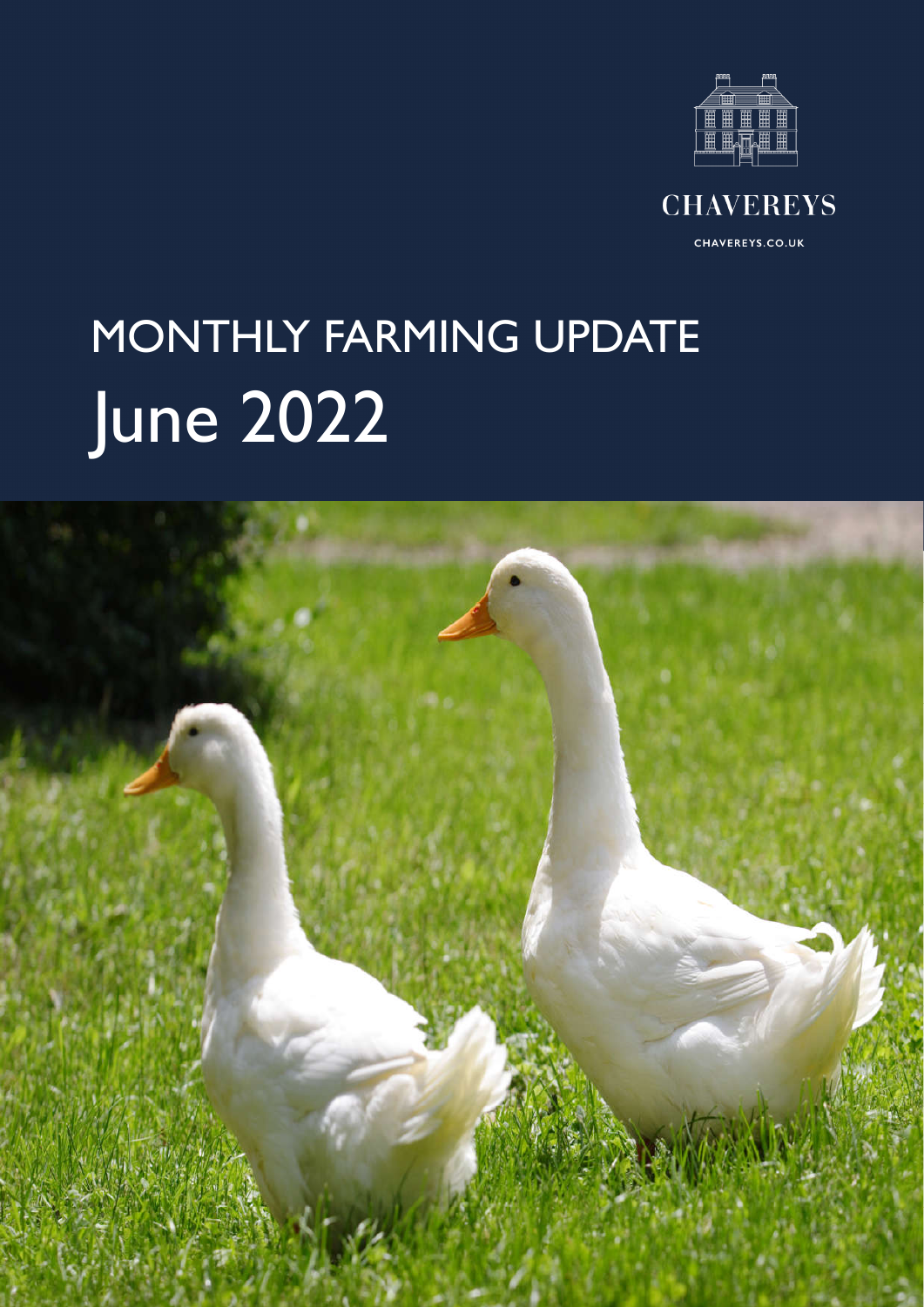#### **I Policy issues**

1 The Genetic Technology (Precision Breeding) Bill has been introduced to Parliament. The bill is intended to remove unnecessary barriers to research into new gene editing technology.

#### **II Reform**

- 1 Defra has announced that Direct Payments will be paid in two instalments each year for the remainder of the agricultural transition period, 50 per cent at the end of July and 50 per cent in December.
- 2 Defra has published updated guidance on the Sustainable Farming Initiative. In 2022, the SFI aims to encourage actions that improve soil health; recognise how moorland provides benefits to the public; and improve animal health and welfare by helping farmers with the costs of veterinary advice for livestock.

#### **III Grants/regulations/legislation/environment**

- 1 The results of the February 2022 Farm Practices Survey in relation to greenhouse gas mitigation have been published. Key findings include 54 per cent of holdings have a nutrient management plan; 8.3 per cent of farmers process waste by anaerobic digestion; 58 per cent of farmers are taking action to reduce greenhouse gas emissions; 78 per cent of holdings spread manure or slurry on grass or arable land; 72 per cent of livestock farmers store solid manure in temporary heaps in fields; 73 per cent of livestock farmers have a Farm Health Plan; 73 per cent of livestock holdings sow some or all of their temporary grassland with a clover mix; and 67 per cent of holdings with livestock use a ration formulation programme or nutritional advice.
- 2 Defra and Natural England have announced five nature recovery projects spanning 100,000 hectares. Purple Horizons in the West Midlands covers 10,000 hectares and will involve the restoration of important heathlands to create a mosaic of heathlandwetland-woodland-grassland vital for the recovery and long-term resilience of the area's reptiles, birds and pollinators; Cambridge Nature Network covers 9,200 hectares around the city across habitats and landscapes including chalk grassland, fenlands and ancient woodlands; Wye Valley in the Peak District covers 10,000 hectares; Somerset Wetlands embraces 60,000 hectares to make the wetlands more sustainable; and the Wendling Beck covers 10,000 hectares around the Upper River Wensum. Initial funding of £2.4 millions is being provided.
- 3 Twenty-nine organisations, including Defra, the Royal Horticultural Society, National Farmers Union, National Trust, Tree Council and Horticultural Trades Association, have become signatories to The Public Engagement in Plant Health starting a national conversation around biosecurity and promoting the actions that the public can take to protect tree and plant health.
- 4 Defra and the Forestry Commission have opened applications to a new £8.8 millions fund to assist tree nurseries and suppliers invest in projects which will improve, expand, automate, or mechanise their operations. The Tree Production Capital Grant will fund up to £175,000, representing a maximum of 50 per cent of costs.
- 5 The UK recycling rate for Waste from Households in 2020 was 44.4 per cent, down from 46 per cent in 2019. England, at 44 per cent, Northern Ireland at 49.1 per cent and Scotland at 41 per cent all recorded falls but the rate in Wales increased to 56.5 per cent. Biodegradable municipal waste sent to landfill fell by 500,000 tonnes to 6.1 million tonnes. 63.2 per cent of packaging waste was recycled, unchanged from 2019.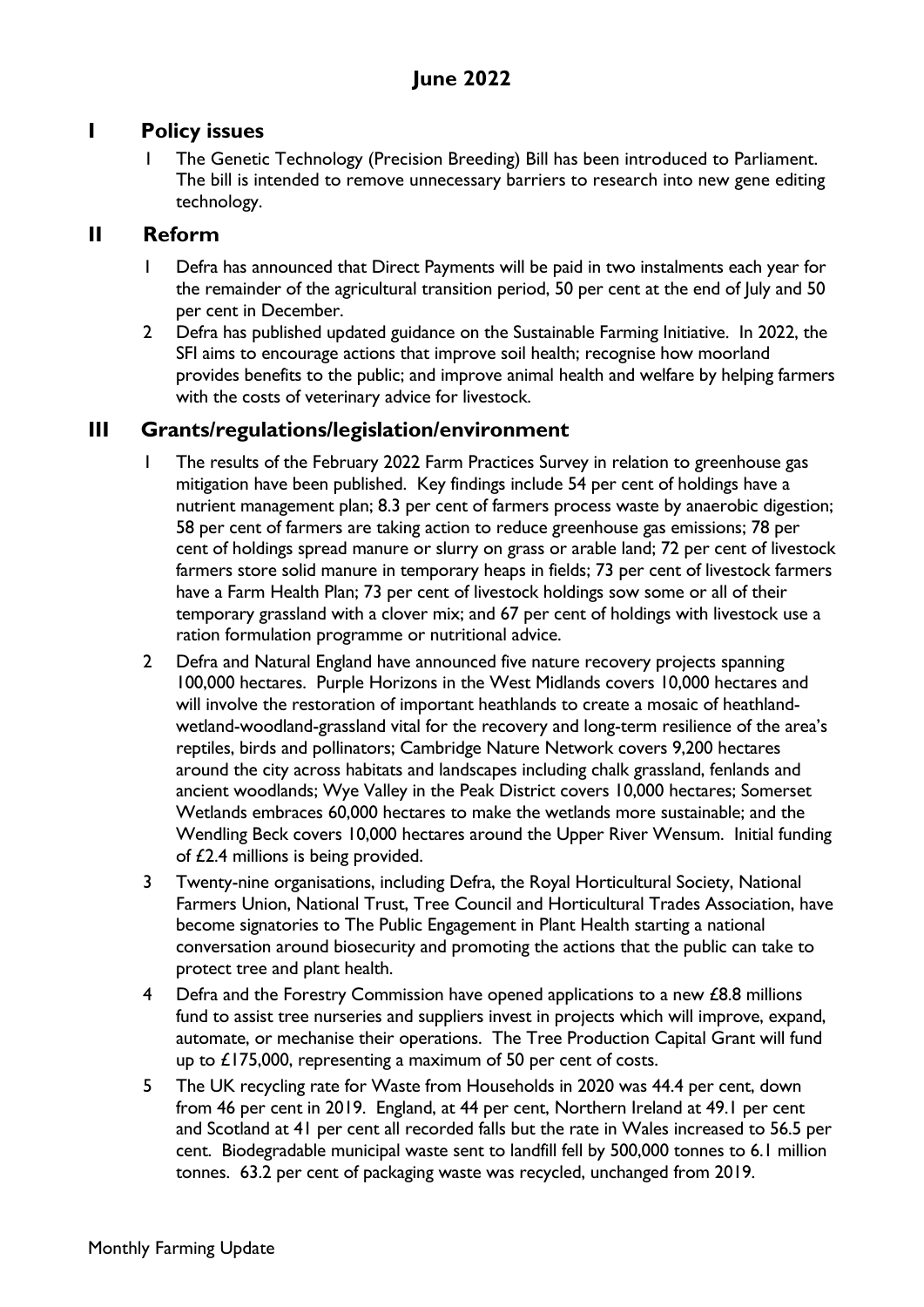- 6 A free 'FIT Count' phone app has been launched to encourage the public to track pollinator numbers and movements. It is part of a survey being co-ordinated by the UK Centre for Ecology and Hydrology. The Flower-Insect Timed Count asks people to spend 10 minutes each day collecting data on the number of insects that visit particular patches of flowers.
- 7 Defra and the Forestry Commission have opened the Forest Research Holt Laboratory, located within Alice Holt Forest in Surrey, a state-of-the-art laboratory to conduct innovative research into tree pests and diseases.
- 8 An outbreak of American Foulbrood has been reported in a single beehive near Blairgowrie in Scotland.
- 9 Defra and the Forestry Commission have opened applications for the OPM Groups Grant. This will fund the surveying of oak trees in London and the South-East for evidence of the Oak Processionary Moth.
- 10 The National Pollinator Strategy: Pollinator Action Plan 2021 to 2024 has been updated by Defra.
- 11 The Scottish Government has invited comments on the creation of Scotland's first new National Parks in nearly two decades. The Government is committed to creating a new National Park by 2026.
- 12 The Welsh Government has announced funding of £26 millions to limit the carbon footprint of tourism in Wales, boost biodiversity and improve access to the countryside.
- 13 Research carried out for the Peak District National Park has suggested that destocking increases the risk of 'catastrophic' wildfires.
- 14 South American weevils, Listronotus elongatus, have been released in England to tackle the invasive non-native species floating pennywort which can form dense rafts over watercourses.
- 15 Arla farmers have launched the Bee Road initiative to support the UK's bee population.
- 16 Lantra Scotland's Springboard for Rural Skills has been allocated additional funding of £44,760 from the Scottish Government's National Transition Training Fund.

#### **IV Other matters of farm finance and tenure**

1 The first estimate of UK Total Income from Farming for 2021 has been published. UK TIFF was £5,998 millions, an increase of 14.4 per cent on 2020 and the third highest since 2000. Agriculture's contribution to the economy was £11,222 millions, 0.51 per cent of Gross Domestic Product, an increase of 8.9 per cent on 2020. Total livestock output was £16,285 millions, up 6.8 per cent on 2020, while total crop output was £10,876 millions, up 19.9 per cent. Input costs increased by 12.2 per cent to £18,854 millions. The largest contribution to livestock output was milk at  $£4,770$  millions, up  $7.8$ per cent, followed by beef, up 10.5 per cent although volumes were only up by 3.3 per cent. Pigmeat output fell by 2.6 per cent with the average value down 7.7 per cent compensated by volumes exceeding 1 million tonnes for the first time. The main contributor to crop output was wheat, up 75.1 per cent at  $£2,705$  millions. Output of fruit fell by 11.9 per cent including an 8 per cent fall in average prices. Animal feed was the largest contributor to input costs with an increase of 22.5 per cent to  $£4,254$ millions comprising a 7.4 per cent increase in volume and a 14.1 per cent increase in average price. Animal feed was followed by fertilizers, up 52.9 per cent due to a 4.5 per cent increase in volumes and a 46.3 per cent increase in average prices. However, seeds fell by 10.1 per cent, mainly due to a reduction in volume used.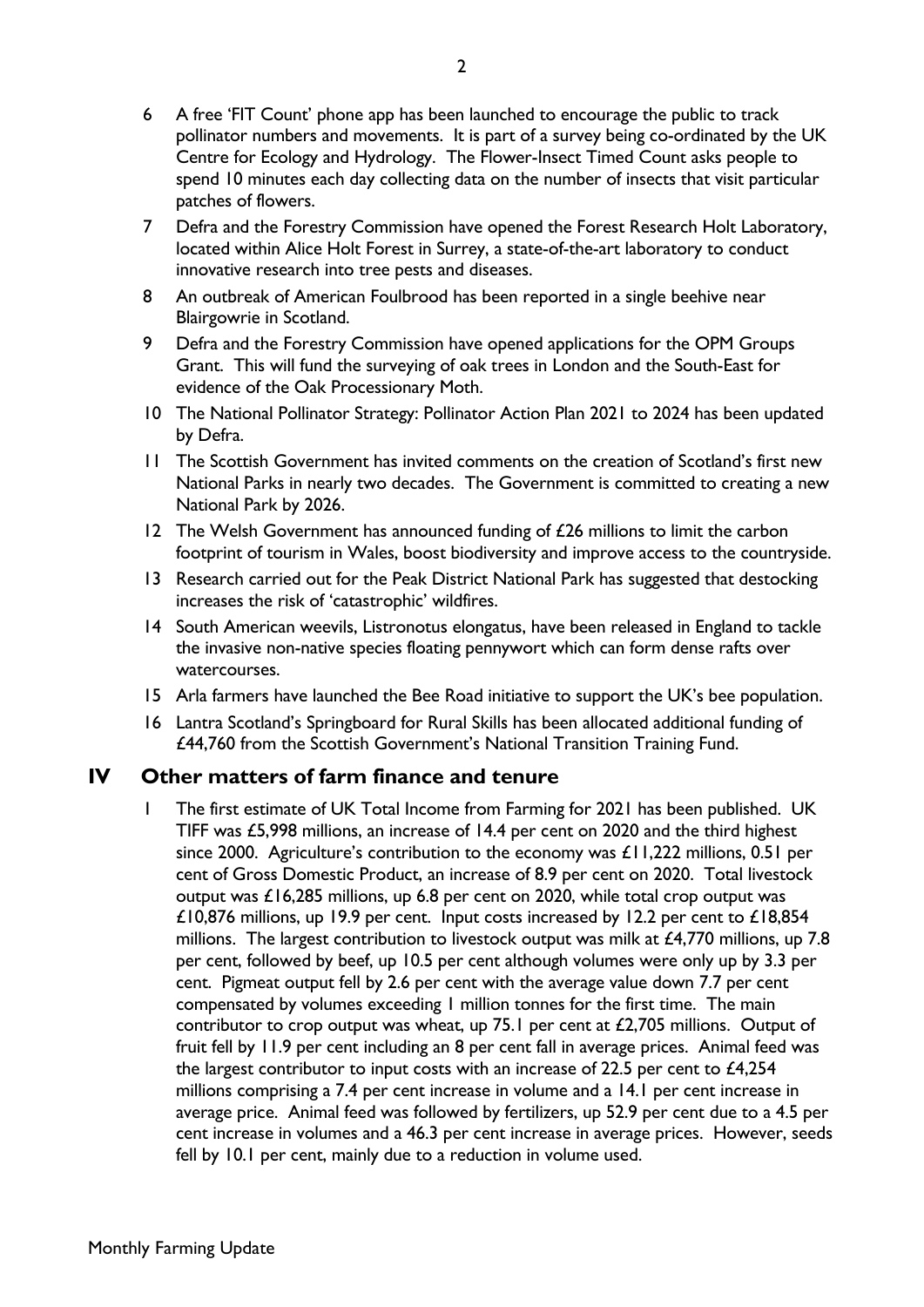- 2 Final estimates for 2021 for organic farming have been published. The UK organic land area is 507,000 hectares; 61 per cent of organic land is permanent pasture; 61 per cent of the UK organic area is in England; 9 per cent of the organic area is used to grow cereals; 3.1 per cent of the UK beef cattle population is reared organically; and there are 5,700 organic operators in the UK.
- 3 The first estimate of 2021 Total Factor Productivity of the UK agricultural industry has been published. TFP increased by 2.9 per cent while the volume of inputs fell by 0.3 per cent. The output of cereals rose by 22.8 per cent, industrial crops by 8.2 per cent and vegetables and horticultural products by 2.1 per cent but the output of potatoes fell by 4.3 per cent and fruit by 10.2 per cent. Livestock output rose by 1 per cent driven by increases of 6 per cent in egg production and 11.8 per cent in other animal products, meat only increased by 0.4 per cent. Inputs saw increases of 4.5 per cent in fertilizers, 6.3 per cent in chemicals and 3.3 per cent in animal feed but there were falls of 11.8 per cent in seeds, 2 per cent in energy and 4.5 per cent in maintenance.
- 4 Out of a total of 10,537 levy payers, 42 per cent voted in the AHDB Shape the Future survey. Voter priorities included protecting the reputation of the beef, lamb, pork and dairy sectors and promoting benefits to consumers; supporting farmers to remain viable despite changes to farm support, profitability and productivity challenges in the cereals and oilseeds sector; and selling every part of the pig for the best financial return.
- 5 The EU and the US have formed the Trade and Technology Council to strengthen economic ties and address vital farming issues arising from the conflict in Ukraine.
- 6 In 2020/21 there were 549,000 businesses registered in rural areas, accounting for 23 per cent of all registered businesses in England; businesses registered in rural areas employed 3.6 million people, accounting for 13 per cent of all those employed by registered businesses in England; there are more registered business per head of population in Predominantly Rural areas than in Predominantly Urban areas, excluding London; there are proportionately more small businesses in rural areas; and, in 2020, there were 52 registered business start-ups per 10,000 population in Predominantly Urban areas compared with 42 in Predominantly Rural areas.
- 7 The Agricultural Price Index for outputs increased by 11.8 per cent in the year to March and by 2.7 per cent compared to February. The index for inputs increased by 25.4 per cent and 5.6 per cent respectively.
- 8 The 71<sup>st</sup> annual report to Parliament on smallholdings in England, covering the year to March 2021, has been published. Of the 43 authorities approached, 31 submitted data. The total area of land was 67,699 hectares of which 65,932 hectares were let as smallholdings, a reduction of 0.4 per cent on the previous year. Sectors covered were mixed and general cropping 31 per cent, arable 27.6 per cent, dairy/stock rearing 20.7 per cent, dairy 17.2 per cent and stock rearing 3.4 per cent.
- 9 Defra has invited organisations to bid for grants to run a series of project pilots aimed at addressing and reducing the barriers new entrants face getting into the industry.
- 10 With funding of £1.79 millions and led by Quality Meat Scotland and AHDB Cereals, nine monitor farms are to be selected in Scotland to act as hosts for community groups. The programme will last for four years.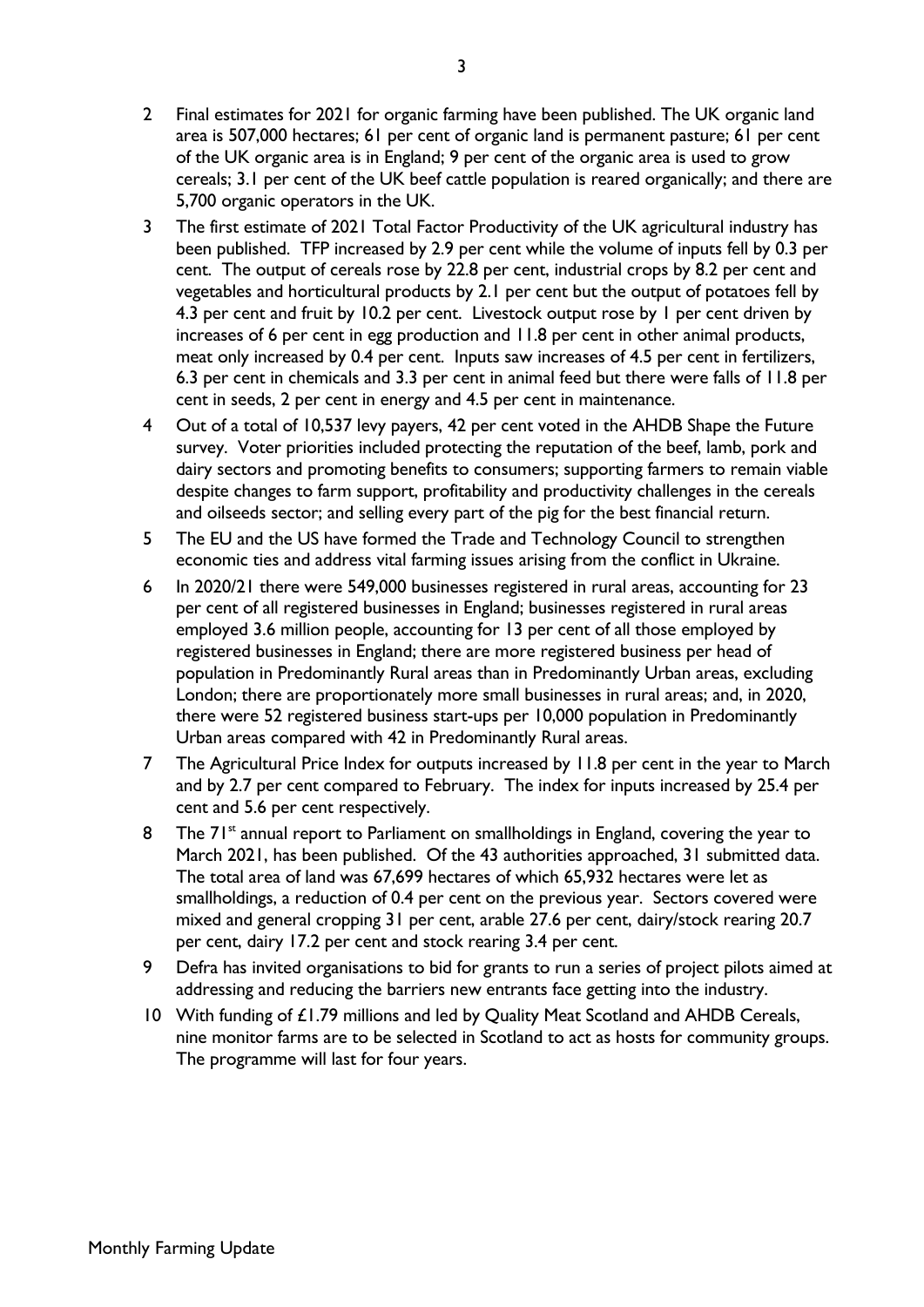#### **V Product prices**

#### A Market background

- 1 The Russian military action in Ukraine and soaring UK inflation, the latter most likely as a result of the former, continue to leave markets volatile, yet suppressed. Investors generally remain cautious, as reflected by the price of gold sitting just below  $£1,500$  per troy ounce, having hit an 'all time' peak of  $£1,584$  in March. Sterling closed down against the Euro but marginally up against the US Dollar. From a late April position of 83.8p per €, Sterling weakened significantly to a mid-month low of 86.1p and, after much volatility, eventually reached a late May close of 85.0p per  $\epsilon$  (1.2p weaker). Against the US Dollar, Sterling opened at 79.5p and dropped to a mid-month low of 82.1p, when the Dollar reached close to parity with the Euro, before regaining some strength to close at 79.1p per \$ (0.4p stronger).
- 2 Crude oil prices rose this month, after having dropped back in the early part of the month. Brent Crude closed approximately \$10 higher, having opened the month at \$109.34 per barrel and, after dropping back to £102.46, it rose to a May close of \$119.43 per barrel (up \$10.09 overall).
- B Crops
- 1 Volatility remains high in grains markets, as the war in Ukraine shows no sign of abating. Tight supply of 2021 crop holds prices high, with assistance from India's choice to ban exports but, as the market starts to focus towards the 2022 harvest and further, seeing good wheat growing weather in the US and similar for UK and EU, prices are expected to fall. The Russia / Ukraine situation will continue to add the volatility factor. The milling premium made a strong recovery, jumping above £45/tonne. Feed wheat futures rose materially in the short term and by smaller margins in the medium and long term, having been higher mid-month in all cases. By late May, deliveries for November 2022 and 2023 were  $\pounds 318$ /tonne (+19) and  $\pounds 267$ /tonne (+5) respectively. March 2024 rose to £270 (+5) having peaked at £295. The oilseed rape price fell significantly at the start of the month and, after a small recovery, again at the end of the month, yet the price level remains more than double the 5-year average; support from the strong oil price and extremely tight supplies until 2022 harvest was outweighed by reports of improved expectation from the EU crop, good canola planting weather in Canada and profit taking by investment funds.

Average spot prices in late May (per tonne ex-farm): feed wheat £306 (-13); milling wheat £353 (+12); feed barley £298 (-7); oilseed rape £774 (-103); feed peas £311 (+5); feed beans £338 (+20).

- C Livestock
- The average live-weight cattle prices for steers and heifers closed down overall. The average finished steer price rose early on from its opening average of 247p/kg lw to peak at 249p/kg, before falling back steadily over the remainder of the month to close at 240p/kg lw (down 7p, to sit 23p/kg above the average a year earlier). The average finished heifer price fell back more sharply in the first half of the month, from 257p/kg lw to 249p/kg, where it held steady, closing only marginally up at 250p/kg (down 7p, to sit 28p above the average a year earlier). Dairy cow prices fell from the opening position of £1,234 per head to an early low of £1,206, then two weeks of improvement saw a peak of £1,473, before the average fell back to close the month at £1,331 per head (up  $£97$ and sitting £10 above the average in May 2021).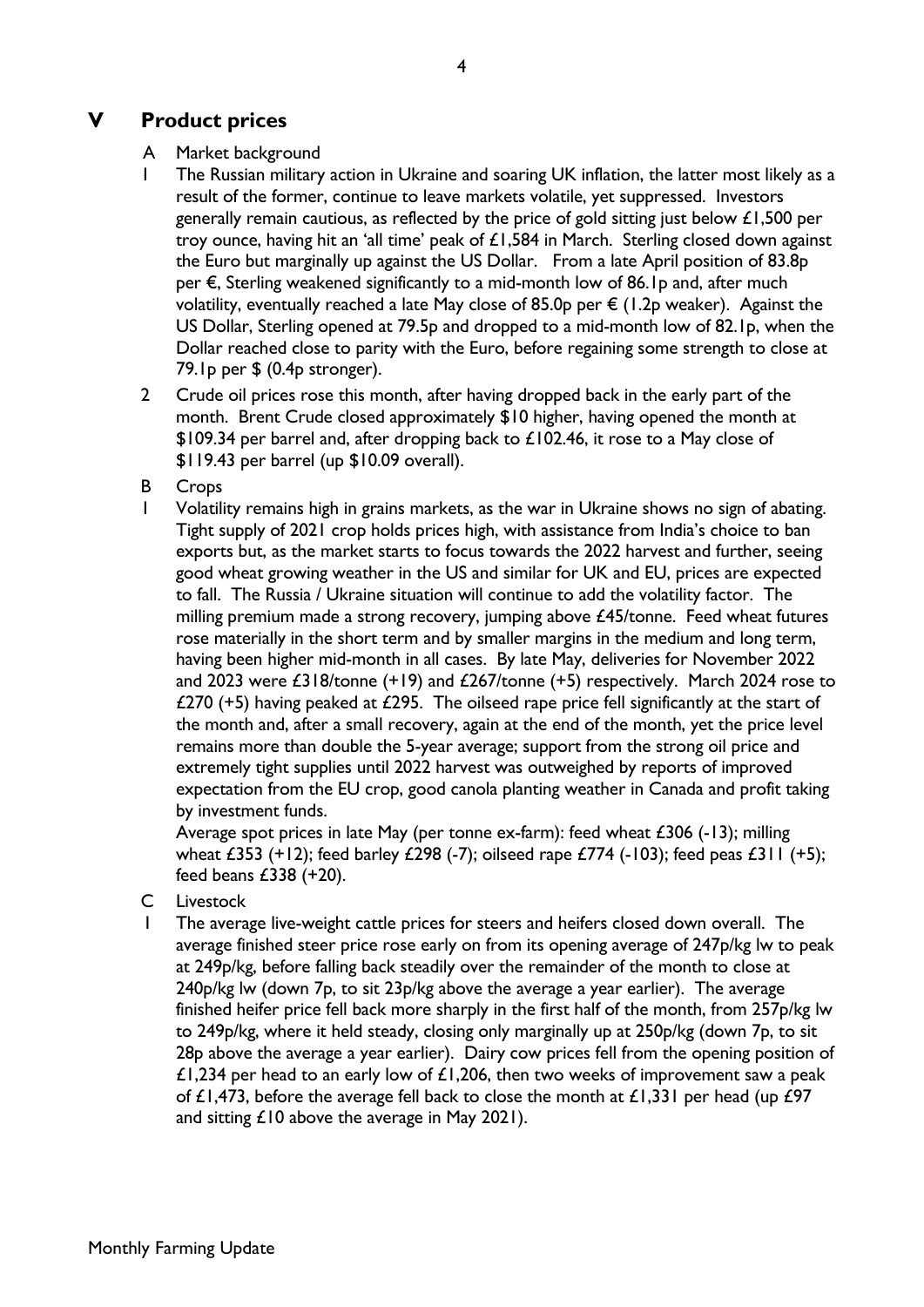- 2 The average finished lamb price (SQQ live weight) switched from old season to new season this month. Old season prices fell back from the opening position, 279p/kg lw, to end the season at 258p/kg. The new season opened and closed the month at 325.7p/kg (1.7p/kg above the average a year earlier).
- 3 The average UK all pig price (APP) continued the significant increases seen in April. The concern remains that the last two months' increases have not been sufficient to cover the increase in feed and power costs. Opening at 167.8p/kg dw, the average made strong improvements for much of the month, albeit stalling in the final week, to close at 180.4p/kg dw (up 12.6p to sit 26.5p above the closing average a year earlier).
- 4 The UK average 'all milk' price for February, 35.88ppl, remains the most recent 'final' published result; the initial reports, that the March average will be a further improvement of 0.91ppl to 36.79ppl, remain the best estimate. The EU (ex UK) average for March has been reported as 37.45ppl; 0.78ppl up from the February average.

#### **VI Other crop news**

- At the end of February, wheat stocks stood at 3,846,000 tonnes, up 45 per cent on 2021; barley stocks stood at 767,000 tonnes, down 35 per cent on 2021; while oats stocks were down 3 per cent at 233,000 but remain at historic highs.
- 2 Statistics for UK horticulture for 2021 have been published. The value of homeproduced vegetables fell by 0.1 per cent to  $£1.7$  billions while the volume fell by 2 per cent to 2.5 million tonnes. The value of field vegetables fell by 1.9 per cent to £1.3 billions while the value of protected vegetables rose by 6.9 per cent to £374 millions. Home produced fruit fell in value by 12 per cent to £917 millions with volumes also down 12 per cent to 576,000 tonnes. Ornamentals increased in value by 16 per cent to £1.6 billions.
- 3 The Agricultural Price Index for March shows increases of 14.8 per cent in wheat, compared to a year earlier, 51.6 per cent in barley, 39.9 per cent in oats, 10.8 per cent in potatoes, 59.1 per cent in oilseed rape and 25.9 per cent in fresh fruit but there were falls of 52.8 per cent for forage plants and 7.1 per cent for fresh vegetables. Compared to February, there were increases of 4.4 per cent for wheat, 4.3 per cent for barley; 3.9 per cent for oats and 8.6 per cent for oilseed rape but falls of 3 per cent for forage plants, 0.3 per cent for fresh vegetables and 2 per cent for fresh fruit.
- 4 British Sugar and NFU Sugar have agreed an interest free, 25 per cent cash advancement for this year's sugar beet crop. Those who elect to take the advance will be paid by the end of this month.
- 5 At a cost of £11.3 millions, the Green Tech Hub for Advanced Horticulture has been officially opened at NIAB's East Malling site.

#### **VII Other livestock news**

- 1 Researchers at the Royal Agricultural University are bringing together farming groups, scientists and businesses to determine whether cultured meat is a threat or an opportunity for UK farmers.
- 2 Defra has introduced a new and simplified licence for those wishing to vaccinate badgers. The licence to trap badgers for vaccination enables properly trained persons to register as an 'authorised person' thereby avoiding the need to apply for an individual licence including providing extensive information.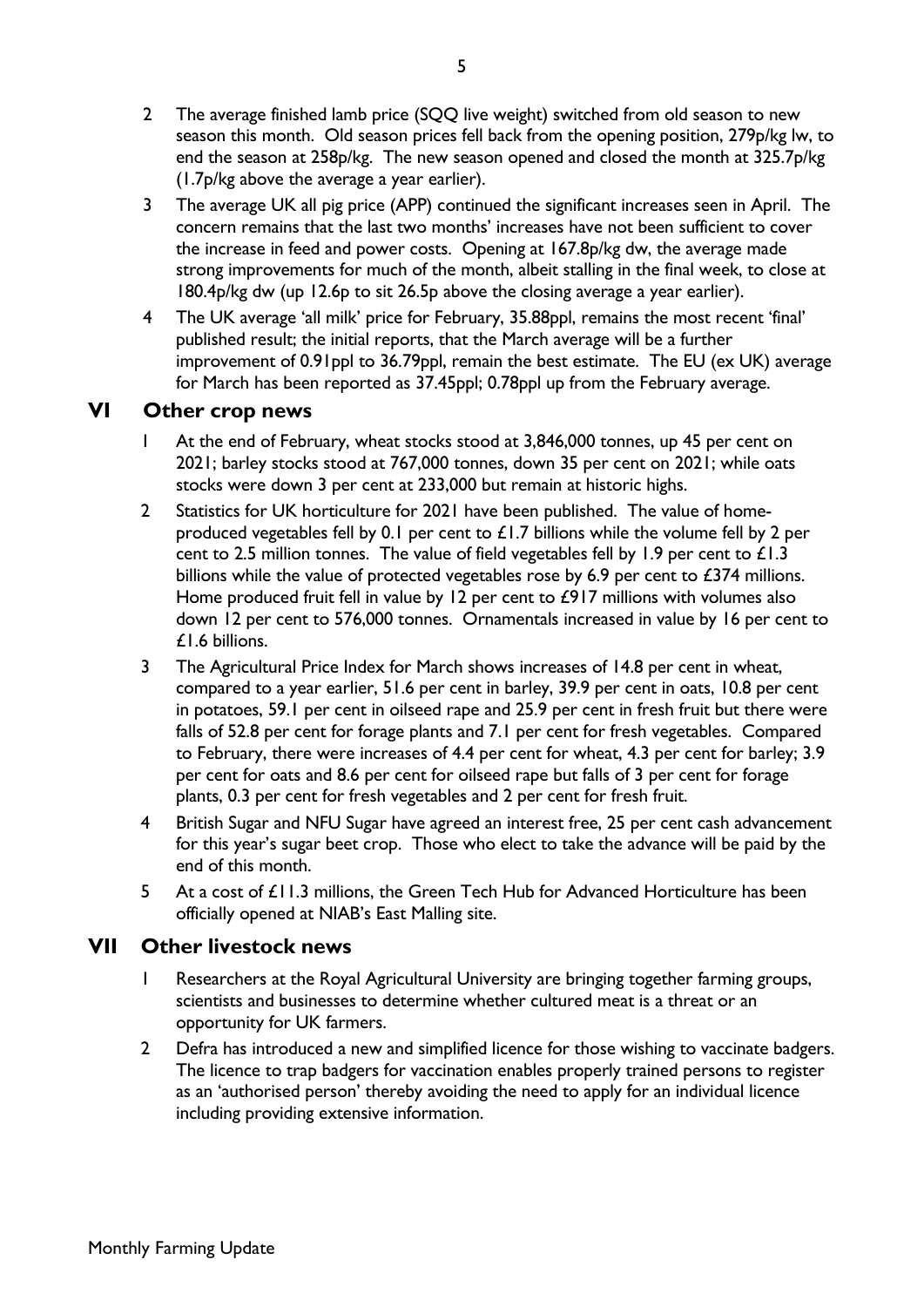- 3 UK prime steer slaughterings in April rose by 0.7 per cent, compared to a year earlier, to 163,000 head; beef and veal production also rose by 0.7 per cent to 73,000 tonnes; sheep slaughterings rose by 22 per cent to 1,019,000 head; mutton and lamb production also rose by 22 per cent to 24,000 tonnes; pig slaughterings fell by 2.9 per cent to 922,000 head; and pigmeat production rose by 1.4 per cent to 87,000 tonnes.
- 4 The Agricultural Price Index for March shows increases of 11.2 per cent for cattle and calves, compared to a year earlier, 3 per cent for pigs, 0.2 per cent for poultry and 23.9 per cent for milk but there were falls of 7.5 per cent for sheep and lambs and 5.5 per cent for eggs. Compared to February, there were increases of 2.5 per cent for cattle and calves, 5.6 per cent for pigs and 2.5 per cent for milk but there were falls of 0.4 per cent for sheep and lambs and 1.8 per cent for poultry.
- 5 Indonesia has reported outbreaks of foot and mouth disease serotype O on the islands of Sumatra and Java. The last outbreak was in 1983.
- 6 During April, UK dairies processed 1,280 million litres of milk, down 0.2 per cent on the rolling average for the year to March but up 3.5 per cent on March itself. Liquid milk production was down 2.6 per cent on March at 504 million litres; cheese production rose by 2.3 per cent to 46,500 tonnes, milk powder production rose by 84 per cent to 12,700 tonnes; but butter production fell by 0.3 per cent to 20,000 tonnes.
- 7 In the first quarter of 2022, BCMS calf registrations to dairy dams fell by 0.3 per cent, compared to a year earlier, to 402,377.
- 8 Arla has increased the price paid to members by 4.49ppl taking the conventional milk price to 47.79ppl and the organic milk price to 54.34ppl.
- 9 Average butterfat in April fell by 2.3 per cent, compared to March, to 4.16 per cent and was 0.2 per cent lower than a year earlier. Average protein increased by 0.3 per cent and 0.1 per cent respectively.
- 10 Dairy Roadmap has extended the timetable by which farmers must have completed a carbon audit to June 2023.
- 11 Malta Gin, a sheep dog from Lancashire, has set a new world record after being sold for £29,600.
- 12 A case of African swine fever genotype 2 has been confirmed in wild boar in a new region of mainland Italy, 400km distant from previous outbreaks.
- 13 In the first quarter of 2022, the full economic cost of pig production rose to an estimated average of 207p/kg deadweight meaning the margin per slaughtered pig is now a deficit of £58 per head.
- 14 Tesco has agreed an 'accelerated and enhanced' payment plan for pig producers which will result in increased payments to farmers of £6.6 millions until August taking the total of support since the beginning of March to £10 millions.
- 15 The Co-op has announced a  $£19$  millions support package for pig farmers which will be on a cost of production basis rather than a market price basis.
- 16 Cases of highly pathogenic avian influenza H5N1 have been reported at two commercial poultry units in Nottinghamshire.
- 17 UK commercial layer chick placings in April fell by 15 per cent, compared to a year earlier, to 3.2 million chicks; broiler chick placings fell by 6.7 per cent to 108.1 million chicks; turkey chick placings fell by 13 per cent to 1.1 million chicks; turkey slaughterings fell by 27 per cent to 600,000 birds; broiler slaughterings fell by 5.6 per cent to 103.2 million birds; and total poultry meat production fell by 2.8 per cent to 187,900 tonnes.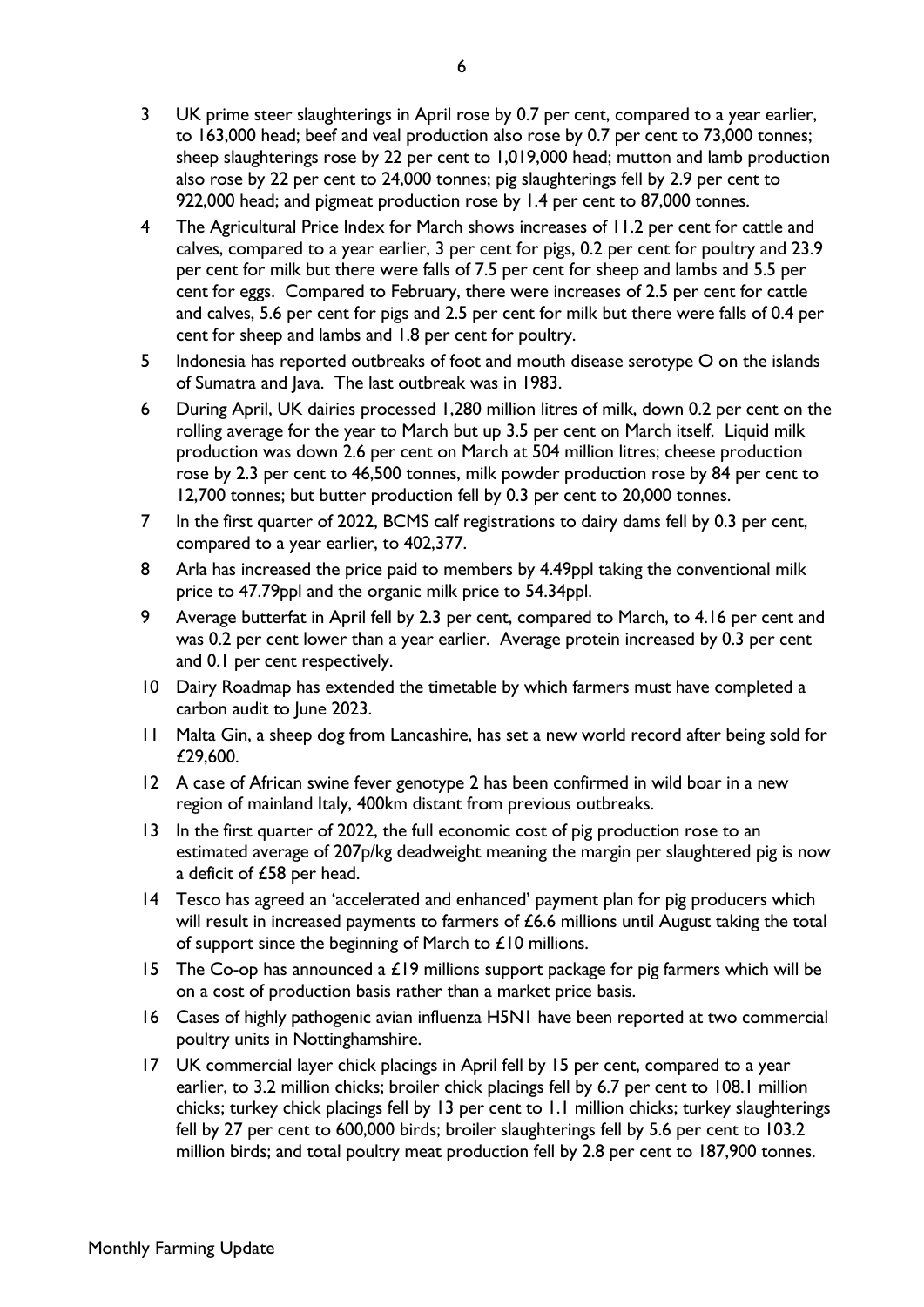#### **VIII Inputs/Supply businesses**

- UK sales of fertilizer fell by a third in April. Data from the Agricultural Industries Confederation shows that the worst affected suppliers saw demand fell by 70 per cent in the month. The AIC has reported that over half of the year's expected supply remains unsold.
- 2 In the year to February 2021, 27 per cent of farm businesses carried out precision farming techniques to guide fertilizer application with usage more likely on cereal and general cropping farms and on farms with land within a Nitrate Vulnerable Zone; 30 per cent of farms used soil nutrient software packages to help determine fertilizer applications; approximately half of farms with grass included clover or legumes in their grass swards with the practice most common on mixed and dairy farms and farms in the South West; 18 per cent of farms used green manures in their arable rotations; for those farms using either clover or legumes, or green manures, 74 per cent made adjustments to their fertilizer application rates; and 45 per cent relied on their own non-Fertilizer Advisers Certification and Training Scheme qualified advice for nutrient planning, 29 per cent relied upon independent FACTS advice and 21 per cent were advised by a FACTS – qualified fertilizer supplier. Overall average fertilizer application rates per hectare were, for inorganic land, Nitrogen 109kg, Phosphate 21kg and Potash 24kg while, for organic land the rates were Nitrogen 9kg, Phosphate 11kg and Potash 28kg.
- 3 The Agricultural Price Index for March shows increases of 3.7 per cent for seeds, compared to a year earlier, 42.9 per cent for energy and lubricants, 127.6 per cent for fertilizers, 10.8 per cent for chemicals, 1.6 per cent for veterinary services, 19.3 per cent for animal feedingstuffs, 6.6 per cent for equipment maintenance and 24.5 per cent for buildings maintenance. Compared to February, there were increases of 13.7 per cent for energy and lubricants, 22.7 per cent for fertilizers, 0.6 per cent for veterinary services, 3.3 per cent for animal feedingstuffs, 0.4 per cent for equipment maintenance and 5 per cent for buildings maintenance but there was a fall of 0.5 per cent for chemicals.
- 4 PheroSyn has secured an innovate UK smart grant to validate new high-value pheromones and to scale up production and distribution.
- 5 Modif, containing cyprodinil and fludioxinil, has been granted an approval of an Extension of Authorisation for Minor Use registration for use in carrots and celeriac.
- 6 An NIAB orchard trial has revealed that cherries treated with a silicon biostimulant showed a 50 per cent reduction in the number of emerging spotted wing drosophila larvae.
- 7 International Pheromone Systems, based in Cheshire, has developed a new attractant to help monitor Spotted Wing Drosophila, a pest of soft fruits. The new product is reported to be 300 per cent more effective than two market-leading products.
- 8 The Health and Safety Executive has issued two Emergency Authorisations for Minor Use for the use of Certis' insecticide Spruzit to control a broad spectrum of pests on pome fruit and cherries.

#### **IX Marketing**

The UK and Vietnam have held their first Joint Economic and Trade Committee talks in over three years in a bid to increase co-operation across several sectors including agriculture. Trade between the two countries has increased by 11 per cent in the past year.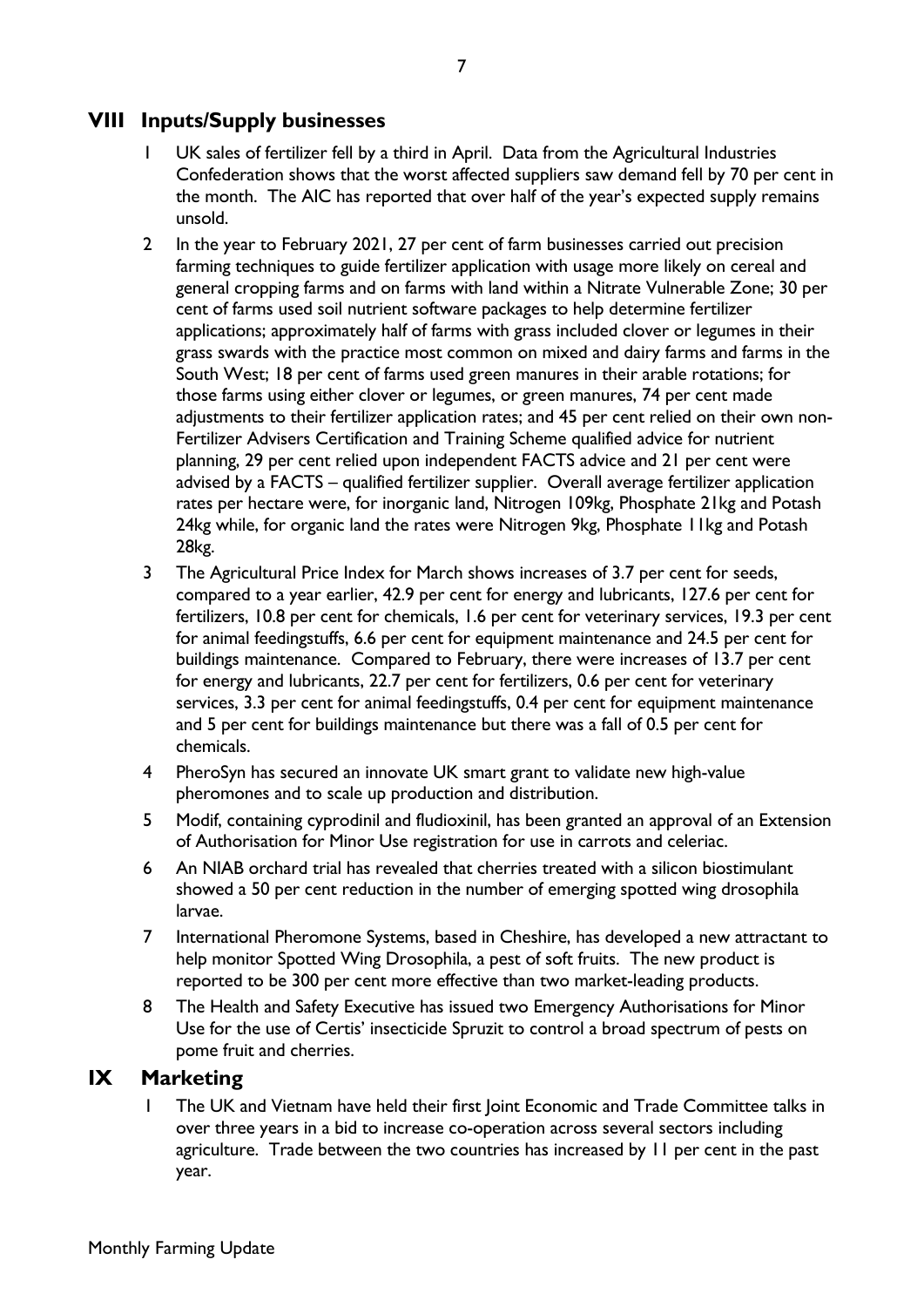- 2 During March, the UK exported 12,600 tonnes of beef, up 14 per cent on February and 46 per cent on March 2021. Imports fell 45 per cent compared to February, to 21,700 tonnes, but were up 23 per cent on a year earlier.
- 3 The Scottish Government has opened applications for a share of the £10.2 millions Food Processing, Marketing and Co-operation Grant Scheme.
- 4 During March, the UK exported 6,600 tonnes of sheep meat, 5 per cent up on February and 7 per cent up on a year earlier, to 7,000 tonnes.
- 5 In the first three months of the year, agricultural and food exports rose by 30.5 per cent, compared to a year earlier, to £5.661 billions. Imports rose by 29.9 per cent to £14.703 billions.
- 6 Exports of pig meat in March totalled 24,400 tonnes, up 23 per cent on February but down 3 per cent on a year earlier. Offal exports totalled 14,700 tonnes, up 32 per cent on February and 19 per cent on a year earlier.
- 7 Pembrokeshire Early Potatoes have been granted Protected Geographical Indication status.

#### **X Miscellaneous**

- 1 A group of farmers on The Farming Forum are to set up the British Farming Union. It has advised that it will work on a national, not regional basis; only farmers, farmworkers and tenants may become members; it will not accept any sponsorship nor permit any corporate affiliation; and it will use technology and modern communication methods to minimise costs.
- 2 NFU Mutual has reported that accidents involving farm vehicles and other road users are 40 per cent more likely to occur between May and September than between October and April.
- 3 In 2020/21 there were 8.6 dwelling completions per 1,000 households in Predominantly Rural areas compared to 5.3 completions in Predominantly Urban areas, the first time the number of completions has exceeded those in 2007/08. 7.0 dwellings were completed by private enterprise in Predominantly Rural areas and 1.6 by local authorities or housing associations.
- 4 Sir Robert Goodwill has been elected chair of the Environment, Food and Rural Affairs Select Committee.
- 5 In 2020, there were 263,000 dwellings classed as second homes in England, with 97,700 in Predominantly Rural areas and 138,500 in Predominantly Urban areas. In Predominantly Rural areas, 1.8 per cent of dwellings are classed as second homes but this increases to 3 per cent in coastal areas.
- 6 Caroline Drummond MBE, chief executive of Linking Environment and Farming, has died, having held the position since the formation of LEAF in 1991.
- 7 The number of active childcare providers in Rural areas and Urban with Significant Rural areas has decreased by 20 per cent since 2015 compared to a fall of 13 per cent in Urban areas. However, the number of places on the Early Years Register has remained broadly stable. The overall quality of childcare providers has improved in both Rural and Urban areas with the proportion judged to be Good or Outstanding having increased by 10 per cent in Rural areas and by 13 per cent in Urban areas.
- 8 The Fresh Produce Consortium has launched a UK Grower of the Year award.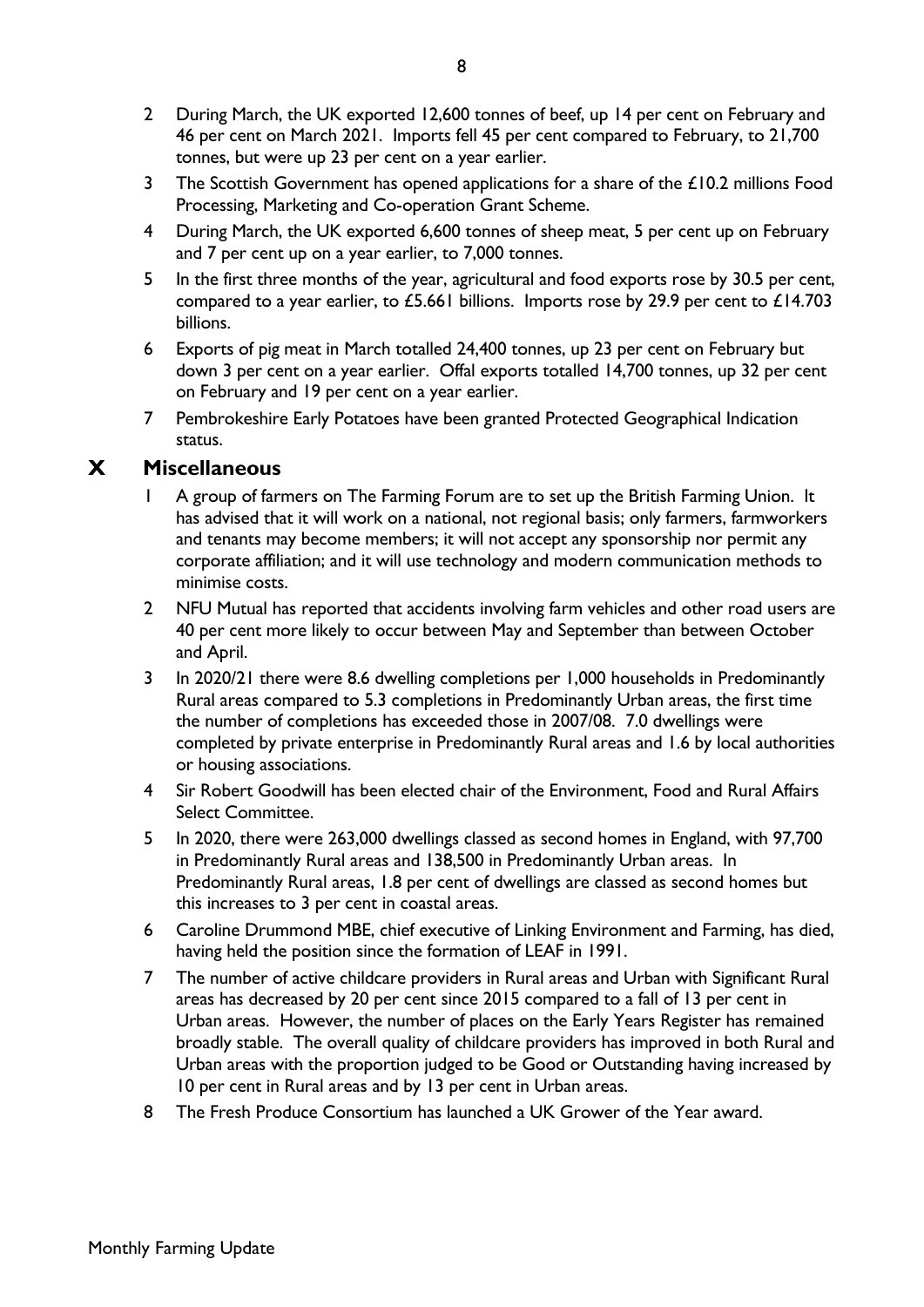#### **Postscripts**

#### **Interesting fact – dead penguins**

Dead Penguins – Did you ever wonder why there are no dead penguins on the ice in Antarctica? Where do they go?

Wonder no more!

It is a known fact that the penguin is a very ritualistic bird which lives an extremely ordered and complex life. The penguin is very committed to its family and will mate for life, as well as maintain a form of compassionate contact with its offspring throughout its life.

If a penguin is found dead on the ice surface, other members of the family and social circle have been known to dig holes in the ice, using their vestigial wings and beaks, until the hole is deep enough for the dead bird to be rolled into, and buried.

The male penguins then gather in a circle around the fresh grave and sing:

"Freeze a jolly good fellow." "Freeze a jolly good fellow."

#### **Journal humour**

1. A seaman meets a pirate in a bar and talk turns to their adventures on the sea. The seaman notes that the pirate has a peg leg, a hook, and an eye patch.

The seaman asks "So, how did you end up with the peg leg?"

The pirate replies "We were in a storm at sea, and I was swept overboard into a school of sharks. Just as my men were pulling me out, a shark bit my leg off."

"Wow!" Said the seaman. "What about your hook"?

"Well,", replied the pirate, we were boarding an enemy ship and were battling the other sailors with swords. One of the enemy cut my hand off."

"How did you get the eye-patch"?

"A seagull c…..d in my eye," replied the pirate.

"You lost your eye to a seagull dropping?" the sailor asked incredulously.

"Well," said the pirate, "it was my first day with the hook."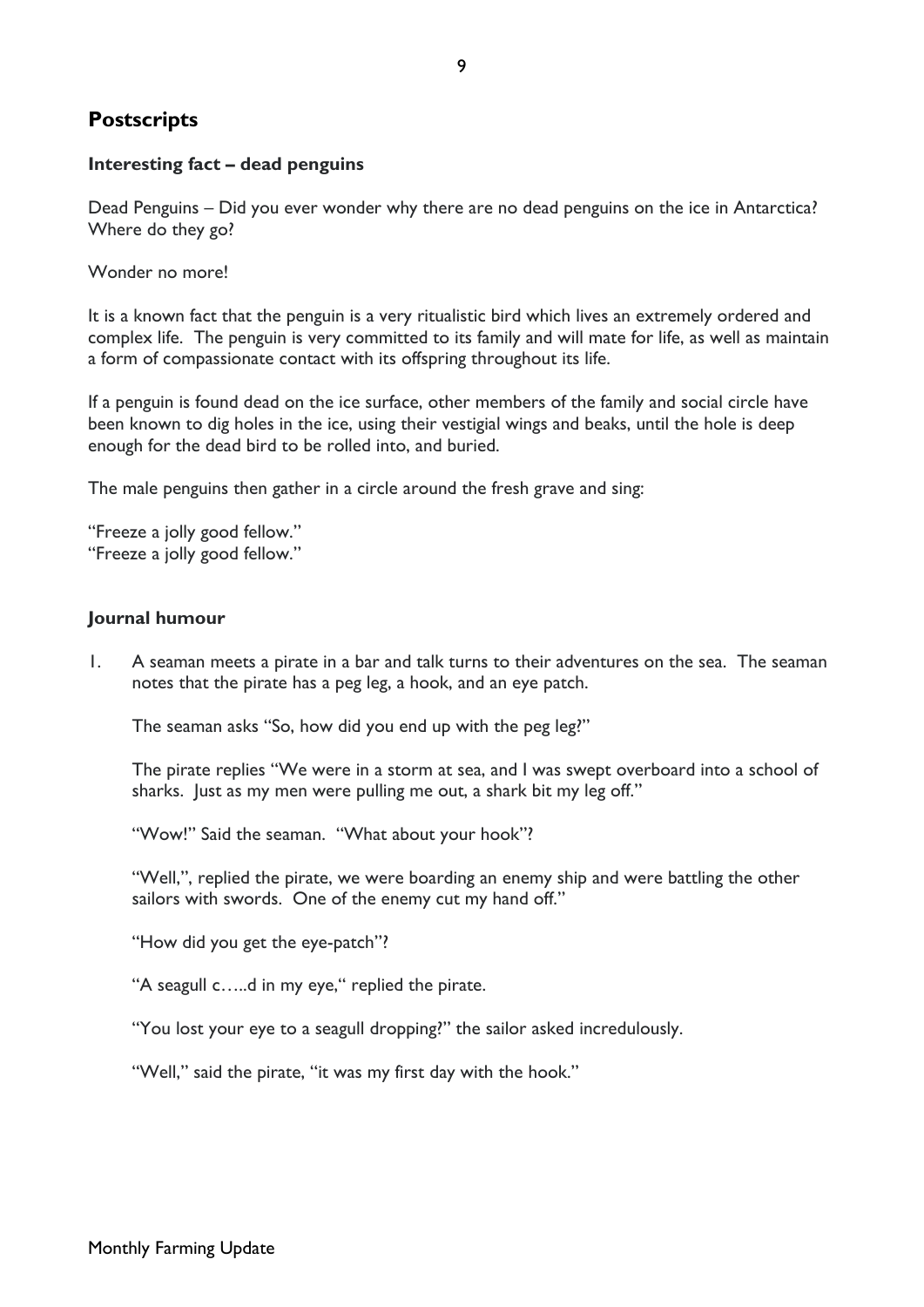2. A man is dining in a fancy restaurant and there is a gorgeous redhead sitting at the next table.

He has been checking her out since he sat down but lacks the nerve to talk with her.

Suddenly she sneezes and her glass eye comes flying out of its socket towards the man.

He reflexively reaches out, grabs it out of the air, and hands it back.

"Oh my, I am so sorry," the woman says as she pops her eye back in place.

"Let me buy your dinner to make it up to you," she says.

They enjoy a wonderful dinner together, and afterwards they go to the theatre followed by drinks.

They talk, they laugh, she shares her deepest dreams and he shares his. She listens.

After paying for everything, she asks him if he would like to come to her place for a nightcap and stay for breakfast. They had a wonderful, wonderful time.

The next morning, she cooks a gourmet meal with all the trimmings. They guy is amazed! Everything had been SO incredible!!!

"You know," he said, "you are the perfect woman. Are you this nice to every guy you meet?"

"No," she replies ……" "You just happened to catch my eye!"